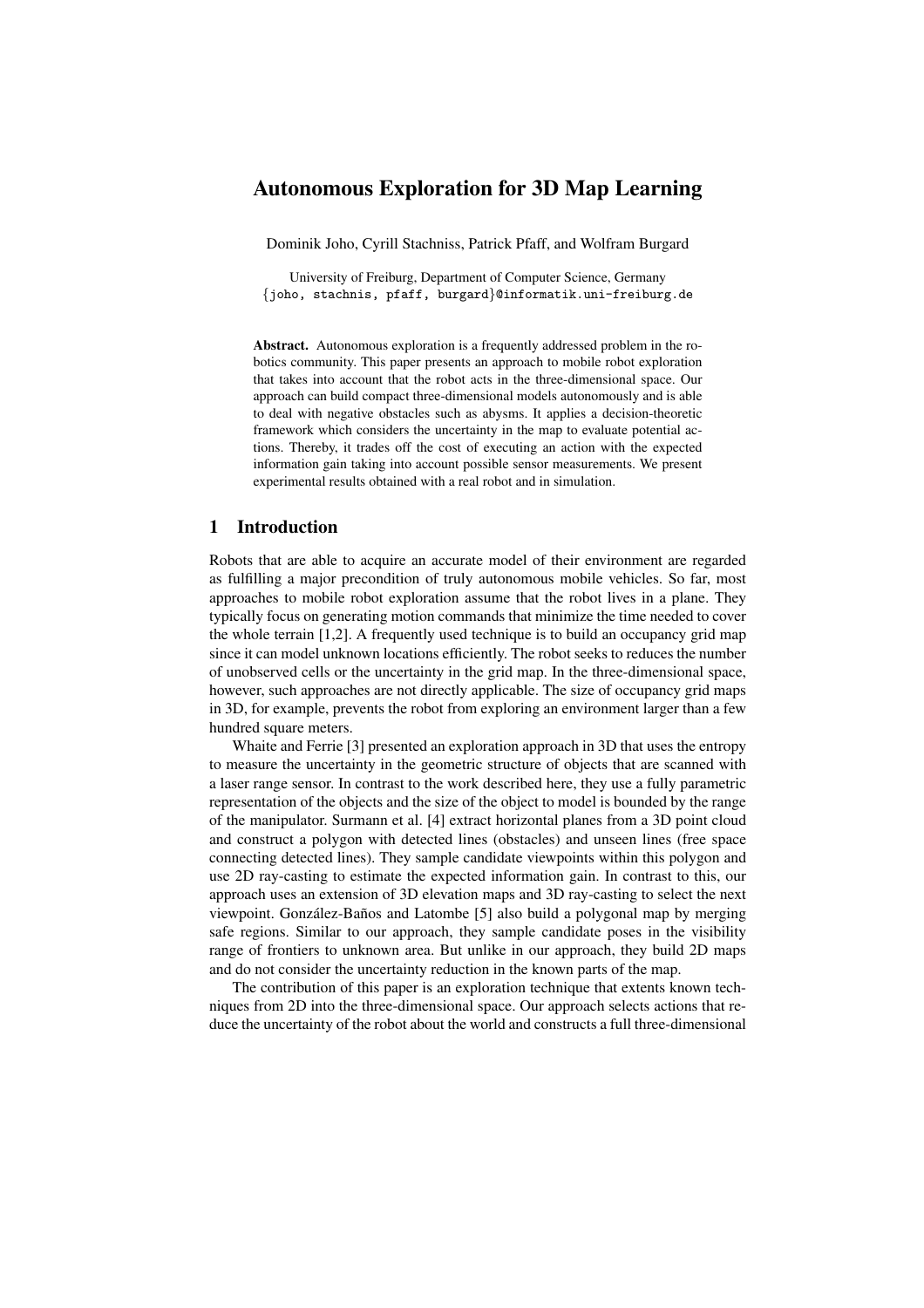model using so-called multi-level surface maps. It reasons about the potential measurements when selecting an action. Our approach is able to deal with negative obstacles like, for example, abysms, which is a problem of robots exploring a three-dimensional world. Experiments carried out in simulation and on a real robot show the effectiveness of our technique.

### 2 3D Model of the Environment

Our exploration system uses multi-level surface maps (MLS maps) as proposed by Triebel et al. [6]. MLS maps use a two-dimensional grid structure that stores different elevation values. In particular, they store in each cell of a discrete grid the height of the surface in the corresponding area. In contrast to elevation maps, MLS maps allow us to store multiple surfaces in each cell. Each surface is represented by a Gaussian with the mean elevation and its uncertainty  $\sigma$ . In the remainder of this paper, these surfaces are referred to as patches. This representation enables a mobile robot to model environments with structures like bridges, underpasses, buildings, or mines. They also enable the robot to represent vertical structures by storing a vertical depth value for each patch.

#### 2.1 Traversability Analysis

A grid based 2D traversability analysis usually only takes into account the occupancy probability of a grid cell – implicitly assuming an even environment with only positive obstacles. In the 3D case, especially in outdoor environments, we additionally have to take into account the slope and the roughness of the terrain, as well as negative obstacles such as abysms which are usually ignored in 2D representations.

Each patch *p* will be assigned a traversability value  $\tau(p) \in [0,1]$ . A value of zero corresponds to a non-traversable patch, a value greater zero to a traversable patch, and a value of one to a perfectly traversable patch. In order to determine  $\tau(p)$ , we fit a plane into its local 8-patch neighborhood by minimizing the *z*-distance of the plane to the elevation values of the neighboring patches. We then compute the slope and the roughness of the local terrain and detect obstacles. The slope is defined as the angle between the fitted plane and a horizontal plane and the roughness is computed as the average squared *z*-distances of the height values of the neighboring patch to the fitted plane. The slope and the roughness are turned into traversability values  $\tau_s(p)$  and  $\tau_r(p)$  by linear interpolation between zero and a maximum slope and roughness value respectively. In order to detect obstacles we set  $\tau_o(p) \in \{0,1\}$  to zero, if the squared *z*-distance of a neighboring patch exceeds a threshold, thereby accounting for positive and negative obstacles, or if the patch has less than eight neighbors. The latter is important for avoiding abysms in the early stage of an exploration process, as some neighboring patches are below the edge of the abysm and therefore are not visible yet (see Fig. 1 (a)).

The combined traversability value is defined as  $\tau(p) = \tau_s(p) \cdot \tau_r(p) \cdot \tau_o(p)$ . Next, we iteratively propagate the values by convolving the traversability values of the patch and its eight neighboring patches with a Gaussian kernel. For non-existent neighbors, we assume a value of 0.5. The number of iterations depends on the used cell size and the robot's size. In order to enforce obstacle growing, we do not perform a convolution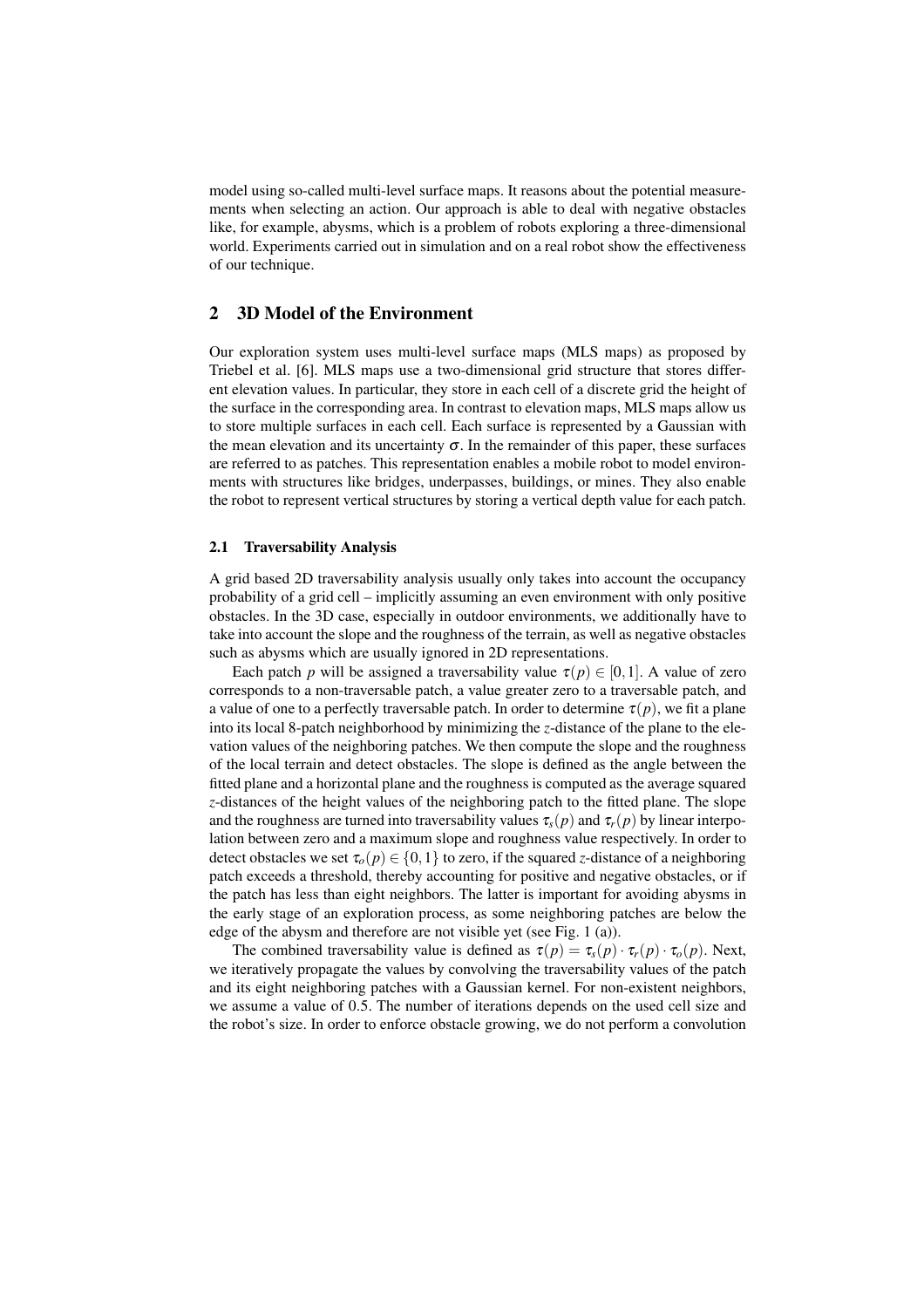

Fig. 1. (a) While scanning at an abysm, some of the lower patches will not be covered by a laser scan (dashed area). Since the patches at the edge of the abysm have less than eight neighbors, we can recognize them as an obstacle (red / dark gray area). (b) Outdoor map showing sampled candidate viewpoints as red (dark gray) spheres.

if one of the neighboring patches is non-traversable ( $\tau = 0$ ), but rather set the patch's traversability directly to zero in this case.

### 3 Our Exploration Technique

An exploration strategy has to determine the next viewpoint the robot should move to in order to obtain more information about the environment. Identifying the best viewpoint is a two step procedure in our system. First, we define the set of possible viewpoints or candidate viewpoints. Second, we evaluate those candidates to find the best one.

#### 3.1 Viewpoint Generation

One possible definition of the set of candidate viewpoints is that every reachable position in the map is a candidate viewpoint. However, this is only feasible if the evaluation of candidate viewpoints is computationally cheap. If the evaluation is costly, one has to settle for heuristics to determine a smaller set. A popular heuristic is the frontier approach [2] that defines candidate viewpoints as viewpoints that lie on the frontier between obstacle-free and unexplored areas. In our approach, a patch is considered as explored if it has eight neighbors and its uncertainty, measured by the entropy in the patch, is below a threshold. Additionally, we track the entropy as well as the number of neighbors of a patch. If the entropy or number of non-existing neighbors cannot be reduced as expected over several observations, we consider it to be explored nonetheless since further observations do not seem to change the state of the patch.

A frontier patch is defined as an unexplored patch with at least one explored neighboring patch. Most of these patches have less than eight neighbors and therefore are considered as non-traversable, since they might be at the edge of an abysm. Therefore, we cannot drive directly to a frontier patch. Instead, we use a 3D ray-casting technique to determine close-by candidate viewpoints. A patch is considered as a candidate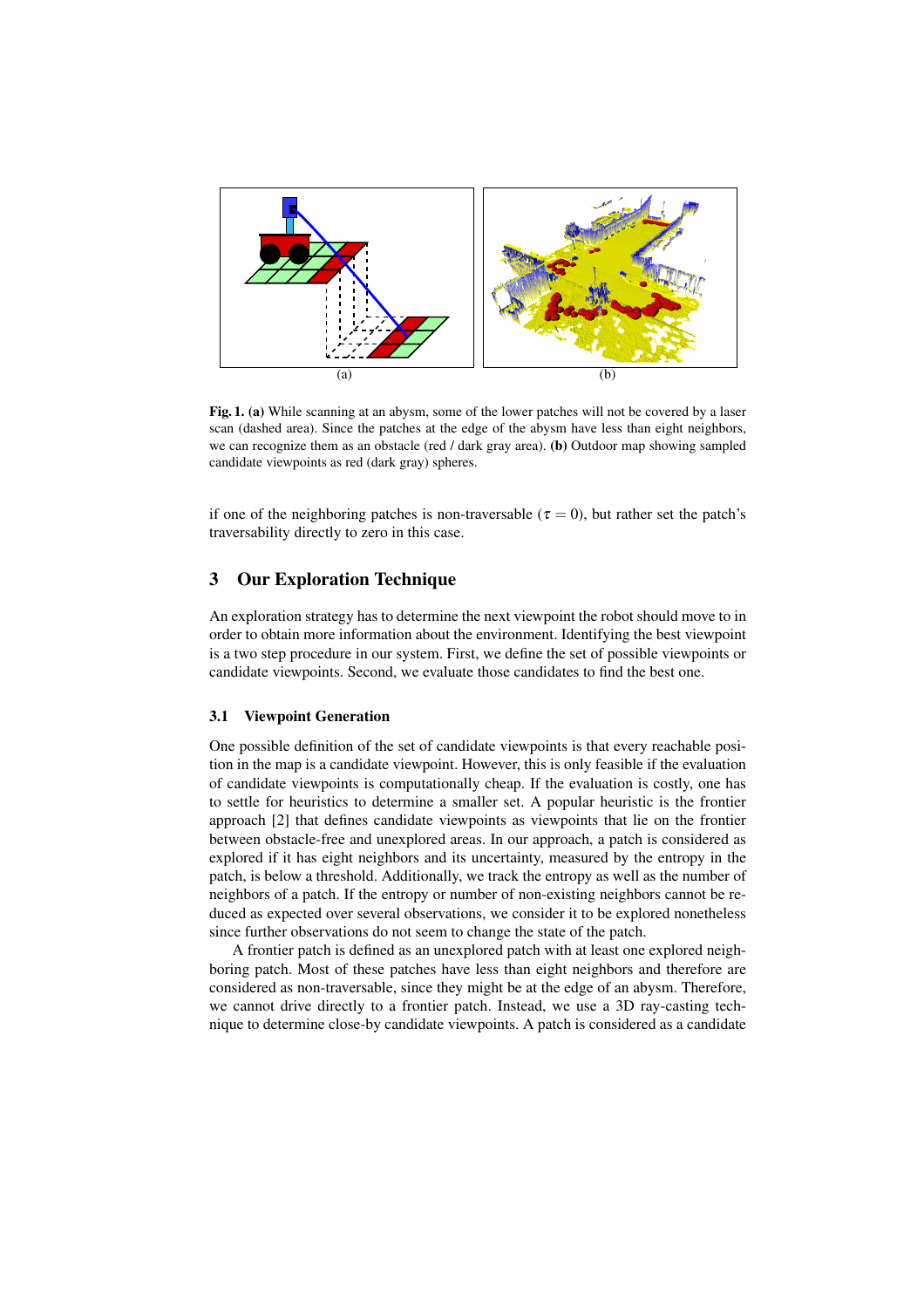viewpoint, if it is reachable and there is at least one frontier patch that is likely to be observable from that viewpoint. Instead of using ray-casting to track emitted beams from the sensor at every reachable position, we use a more efficient approach. We emit virtual beams from the frontier patch instead and then select admissible sensor locations along those beams. This will reduce the number of needed ray-casting operations as the number of frontier patches is much smaller than the number of reachable patches.

In practice, we found it useful to reject candidate viewpoints, from which the unseen area is below a threshold. We also cluster the frontier patches by the neighboring relation, and prevent patches from very small frontier clusters to generate candidate viewpoints. This will lead to a more reliable termination of the exploration process. Candidate viewpoints of an example map are shown in Fig. 1 (b).

#### 3.2 Viewpoint Evaluation

The utility  $u(v)$  of a candidate viewpoint *v*, is computed using the expected information gain  $I(v)$  and the travel costs  $t(v)$ . As the evaluation involves a costly 3D ray-casting operation, we reduce the set of candidate viewpoints by sampling uniformly a fixed number of viewpoints from that set.

In order to simultaneously determine the shortest paths to all candidate viewpoints, we use a deterministic variant of the value iteration [7]. The costs

$$
c(p, p') = dist(p, p') + w(1 - \tau(p')) \tag{1}
$$

from patch *p* to a traversable neighboring patch *p'* considers the distance dist(*p*, *p'*), as well as the traversability  $\tau(p')$ . A constant factor *w* is used to weight the penalization for traversing poorly traversable patches. The travel costs  $t(v)$  of a viewpoint v is defined as the accumulated step costs of the shortest path to that viewpoint.

In order to evaluate the information gain of a viewpoint candidate, we perform a raycast operation to determine the patches that are likely to be hit by a laser measurement similar to [8]. We therefore determine the intersection points of the cell boundaries and the 3D ray projected onto the 2D grid. Next we determine for each cell the height interval covered by the ray and check for collisions with patches contained in that cell by considering their elevation and depth values. Using a standard notebook computer, our approach requires around 25 ms to evaluate one potential viewpoint including the 3D ray-cast operation. This allows us to run our algorithm with minimal delays only for typical environments.

For each casted ray that hits a patch, we temporary add a new measurement into the patch's grid cell with a corresponding mean and variance that depends on the distance of the laser ray. The mean and variance of the patch will then be updated using the Kalman update. As a patch is represented as a Gaussian, we can compute the entropy  $H(p)$  of the patch as

$$
H(p) = \frac{1}{2} \left( 1 + \log \left( 2\pi \sigma^2 \right) \right). \tag{2}
$$

The information gain  $I(p)$  of a ray-cast is then defined as the difference between the entropy  $H(p)$  of the patch before and the entropy  $H(p \mid m)$  after the temporary incorporation of the simulated measurement

$$
I(p) = H(p) - H(p \mid m).
$$
 (3)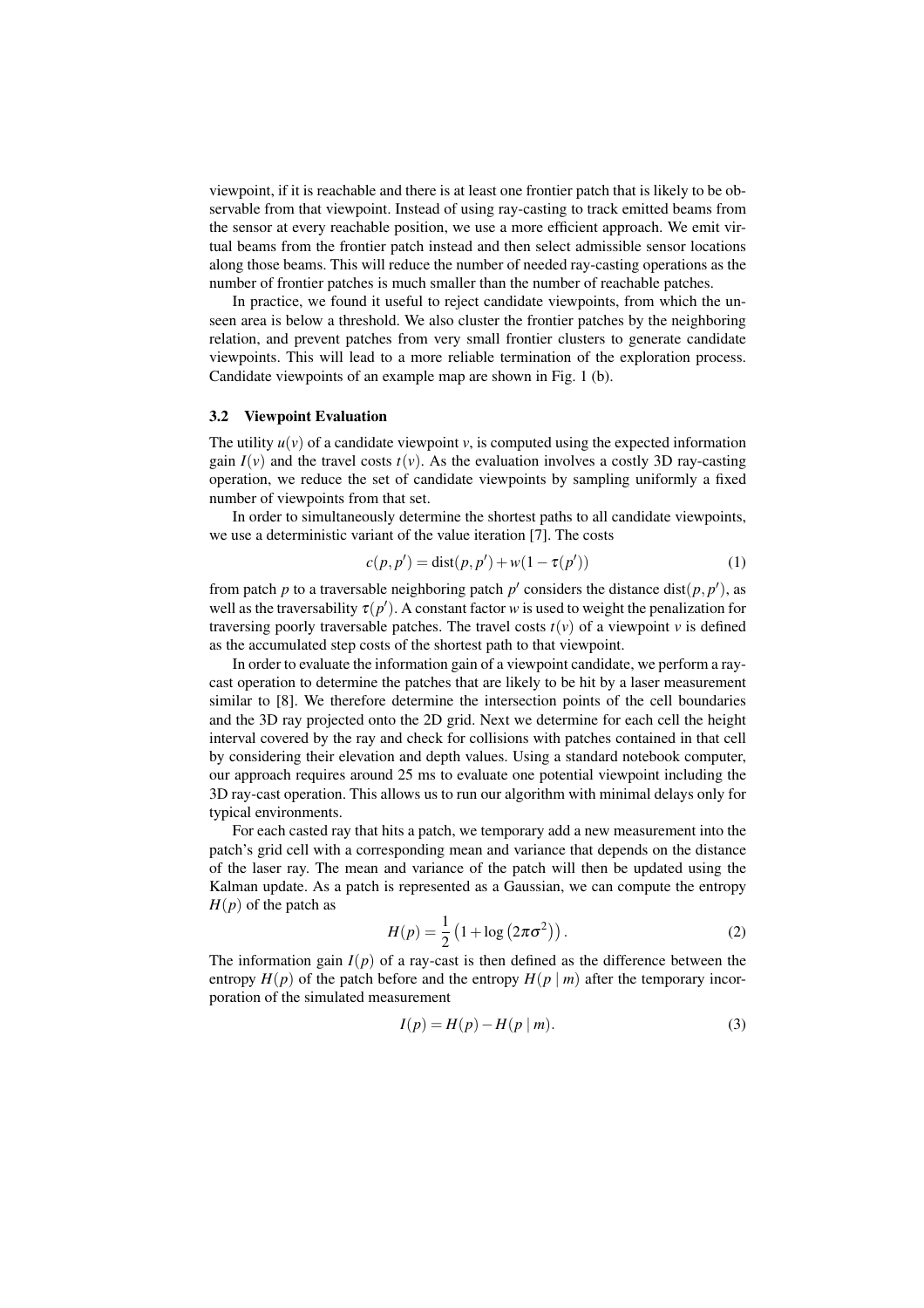Additionally, we add a constant value for each empty cell traversed by the ray. In this way, we reward viewpoints from which unseen areas are likely to be visible, while we are still accounting for the reduction of existing uncertainties in the known map. Rays that do not hit any patch and do not traverse any empty cells, will result in an information gain of zero. The information gain  $I(v)$  of a viewpoint v is then defined as the sum of the information gains of all casted rays. Finally, the utility  $u(v)$  of each candidate viewpoint is computed by a relative information gain and travel costs as

$$
u(v) = \alpha \frac{I(v)}{\max_x I(x)} + (1 - \alpha) \frac{\max_x t(x) - t(v)}{\max_x t(x)}.
$$
 (4)

By varying the constant  $\alpha \in [0,1]$  one can alter the exploration behavior by trading off the travel costs and the information gain.

#### 3.3 Localization and Termination

The registration of newly acquired information involves a scan matching procedure with the previous local map. We therefore cannot drive directly to the next viewpoint, as the resulting overlap with the previous local map may be to small. Hence, we perform several 3D scans along the way, which has the benefit, that it allows us to optimize the localization of the robot with the pose returned by the scan matcher. We apply a 6D Monte Carlo localization proposed by Kümmerle et al. [9]. After each 3D scan, we replan the path to the selected viewpoint. If the viewpoint is unreachable, we choose a new one. The exploration terminates if the set of candidate viewpoints is empty.

#### 4 Experiments

The experiments described here are designed to illustrate the benefit of our exploration technique which is able to build three-dimensional models of the environment and takes into account the travel costs and the expected change in the map uncertainty to evaluate possible actions. For the real-world experiments we used an ActivMedia Pioneer2- AT robot with a SICK laser range finder mounted on a pan-tilt unit to acquire threedimensional range data. For a 3D scan we tilt the laser in a range of 40 degrees at four equally spaced horizontal angles while acquiring the laser data.

We tested our approach in simulation and in a real-world scenario. For the simulation experiments, we used a physical simulation environment that models our Pioneer robot with its pan-tilt unit. The simulated indoor environment consisted of four rooms, each connected to a corridor, and a foyer where the robot is located initially. The upper two rooms are connected directly through a door, while the lower ones are not. The robot efficiently covered the environment taking into account its constraints like travel cost, and information gain. The robot traveled 59 meters, visited eight viewpoints, and performed 15 scans (see Fig. 2 (a)-(c)). The final map, depicted in Fig. 2 (c) and (d), covers an area of  $22m \times 17m$  and contains about 41,000 patches.

Real-world experiments have been carried out on the university campus. In the experiment shown in Fig. 2 (e)-(h) the robot traveled 84 meters, visited six viewpoints, and performed 23 scans. The map depicted in Fig. 2 (g) and (h) contains about 197,000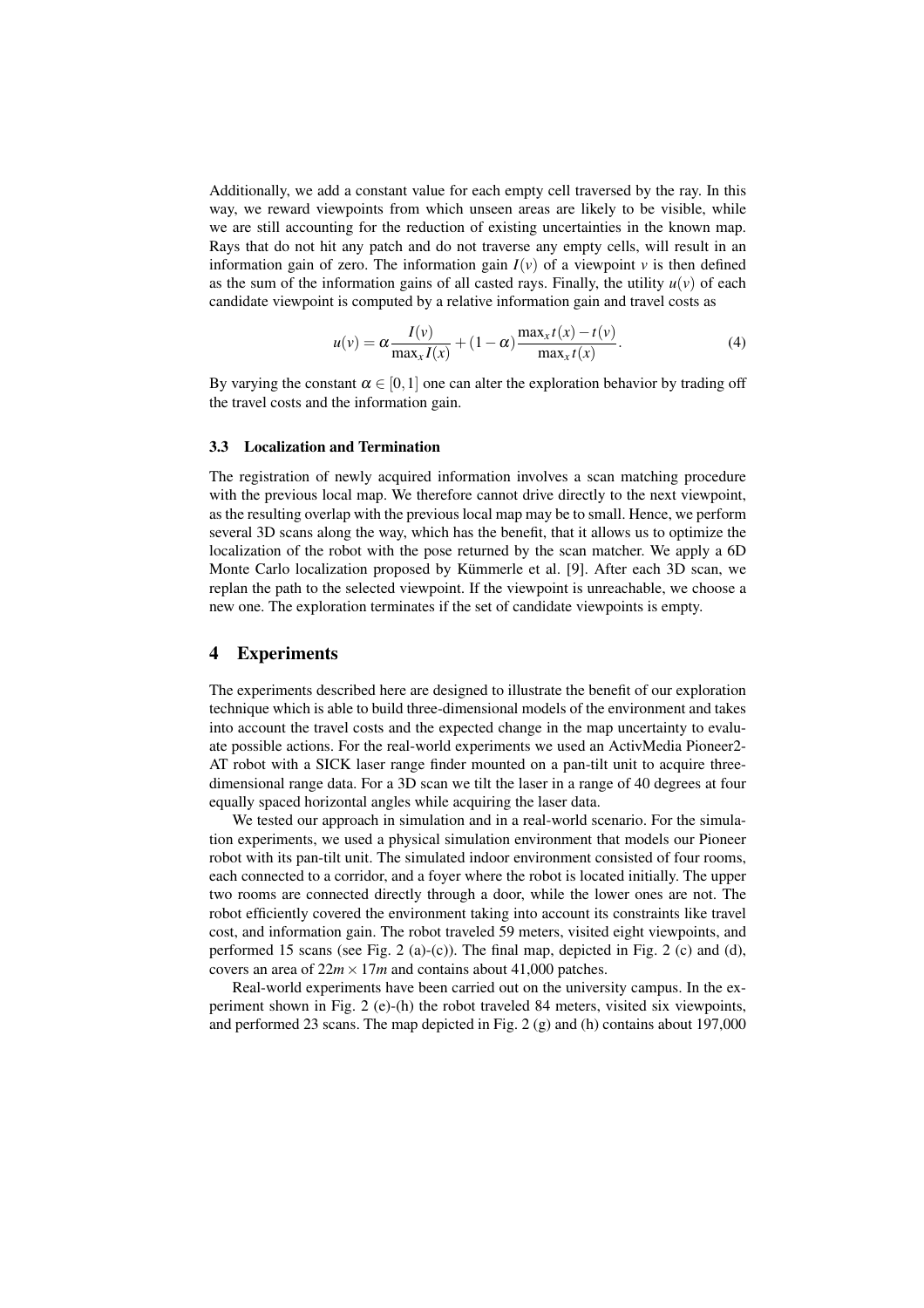

(a) Robot reached the first viewpoint. (b) Robot reached the fourth viewpoint.











(c) Robot reached the final viewpoint. (d) Perspective view of the final map.



(e) Robot reached the first viewpoint. (f) Robot reached the fourth viewpoint.



(g) Robot reached the sixth viewpoint. (h) Perspective view of the map.

Fig. 2. (a)-(d) Exploration in a simulated indoor environment. One can see four rooms, a corridor, and the foyer where the robot started the exploration. (e)-(h) Real-world exploration in an outdoor scenario. One can see the walls of three buildings, the pitched roof of a green house, and several street lamps and trees.